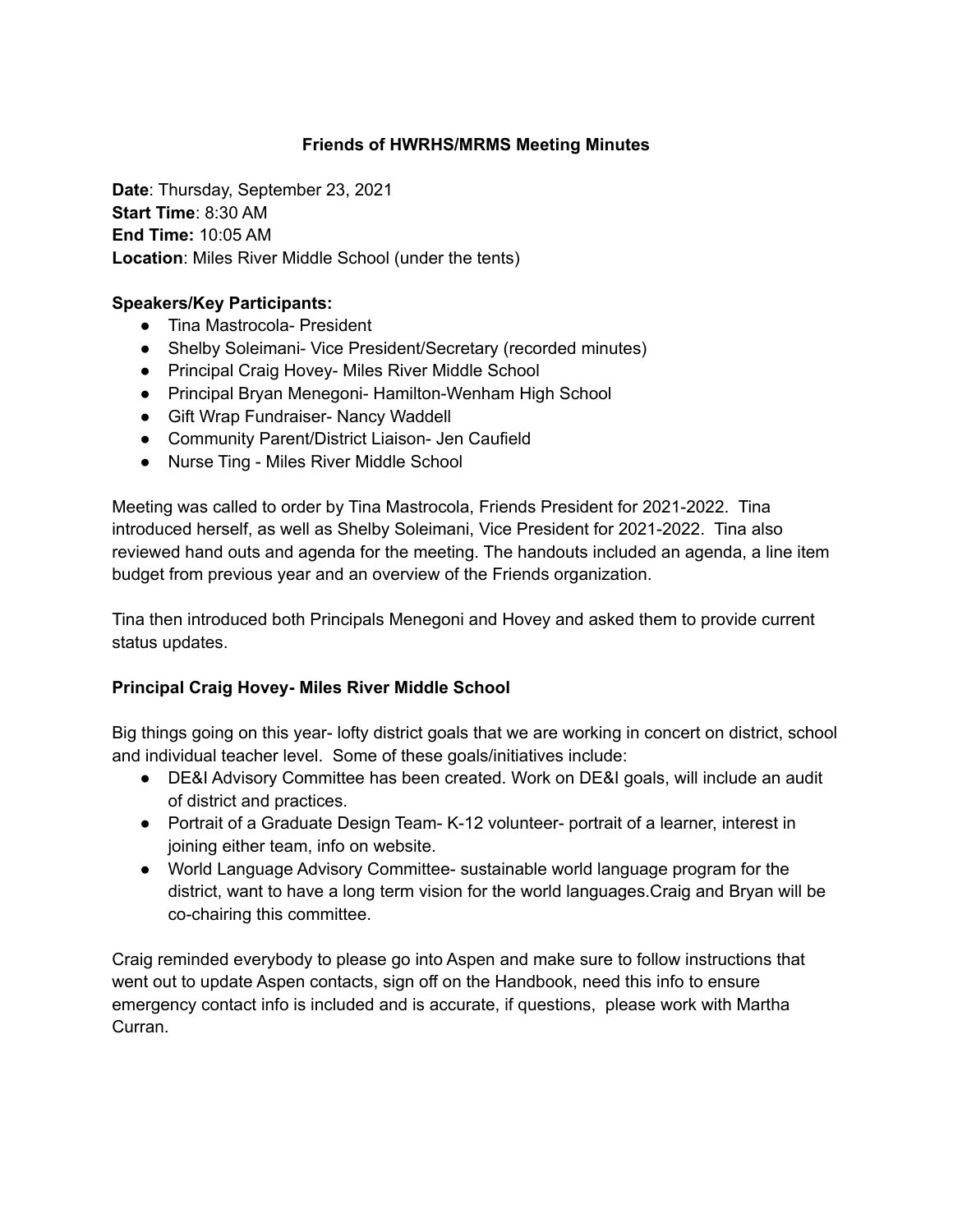## **COVID Update- Mary Beth Ting (School Nurse):**

Pool Testing on Tuesdays- 2 pools both have been fully negative.

Can sign up District Website COVID-19; link to "safety checks"- need to prepare, if RSVP comes in too late, will need to push to the next round.

A few new students participating, both have experienced in the last year, simply pushing a couple of rolling carts, down the hall and back the other way, call out kids 4 or 5 at a time. In and out of the classroom under 2 minutes.

High School has set up a space in the auditorium; swing through and swab and they're on their way,

If families do NOT wish to participate in safety checks, just let us know.

If a student is exposed at school, in the case they did not have their face covering properly, or within 3 feet of the person identified as being infectious, if all of these boxes were checked, then qualify for test and stay program. Student comes in the morning, rapid antigen test, run the test, control line, as long as blank, we're good, if second pink line, calling the parent to come home, when send child to school.

If in classes, DESE guidance is to keep kids learning; that is the design,

There were then a couple of questions related to pool testing directed to Mary Beth Ting. The questions were primarily whether it was best if students just did the pool testing to troubleshoot all of this, and Mary Beth replied that it was up to the discretion of the parents.

**Reminder from Craig**-Please make sure they wear masks on the **bus**, and please keep windows open on the bus as well.

**After School Clubs have been starting up-** information for dates and advisors, updating websites, cross country and golf intramurals, guitar/ukulele club, chorale, jazz band, GSA is starting up, applications for student council opening on Monday, Art Club and Cooking Club, actually do some cooking in the kitchen with hot plates, etc.

**Field Trips/Guest Speakers**- we are going ahead with this year- Guest Speakers/Field Tripsusing masks, no official field trips at this time, some stuff in the works, any of this is subject to change, at this time no DC trip for 8th graders, we plan though other opportunities for 8th grade.

**Technology**- 8th graders have had iPads; 7th Graders' iPads have been shipped, hopefully ready in 2 weeks, once this is complete, 6th graders will receive their Chrome books.

**Pictures**- retakes are taking place soon.

**Q: Is there an application online for student council?** Applications are not online, yet available in the office.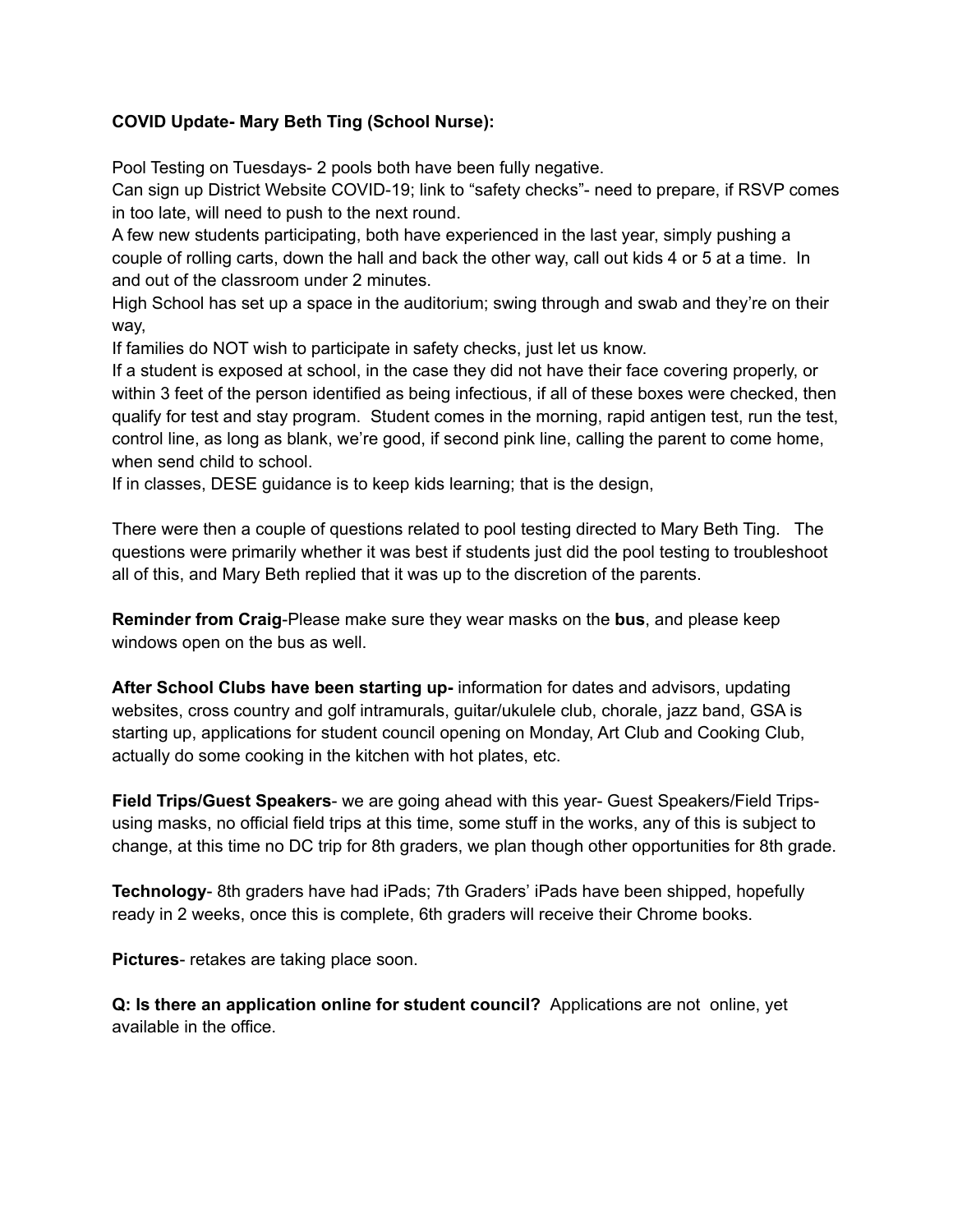#### **Q: Field trips for Middle and High School?**

Bus driver issue might impact this. Hope is that since most are during the school day, that there would be bus drivers available; haven't heard from Salters specifically about issues and staffing gaps related to field trips.

**Q: Any interest in Math Team?** No interest at this time; have put out the call though. Middle school possibly combine with high school math team? Likely not a possibility since there is nobody willing to take this on.

**Q: How do sign up for clubs?** During the day there are announcements, message board in the cafeteria, try to be a little more diligent in updating parents with that. Working hard to update

## **Q: Is there any talk about engaging 7th Graders this year since they didn't have anything last year?**

We will start this conversation, perhaps Student Council- they may be able to engage on this topic.

## **Principal Bryan Menegoni: HWHS Principal**

Bryan referenced that his job title change happened rather quickly; great opening to the school year, kids like to be at school, enjoy seeing their friends and speaking with their teachers; it's like school was, just can't see faces, :), there is a lot of great energy.

**Portrait of Graduate/DE&I Plan**- necessary to make this work; Aspen updates are very important as well.

Learning model in HS is to be very collaborative, want pushed together in groups, talking to each other; especially as a Science Teacher, back at Lab tables, this is very important that we have moved back to this model,

Starting to think about- what did we learn last year about "weird circumstances"? What can we take from last year and plug in how we did things.

105 minutes in high school- were able to really check in closely with kids, give them time to do homework and ask questions.

Looking at block schedule at high school in terms of how to map out the day, what did we learn last year that was positive and how do we leverage this in the future.

**Athletics** are up and running- have been since August- competition season has really kicked in; many **clubs** up and running-see below:

Adventure/DECA/Art Club/Dell Bells/Environ/Fall Musical/General Consensus/GSA/HWGives Back/Juggling/Magic Club/Kings of Beach/Literary Mag/MOdel Un/Robotics/Science/Social Justice/Spanish/Student Government/Theater/Yearbook/Mock Trial and Math Team- Chris Campbell, head of Math department.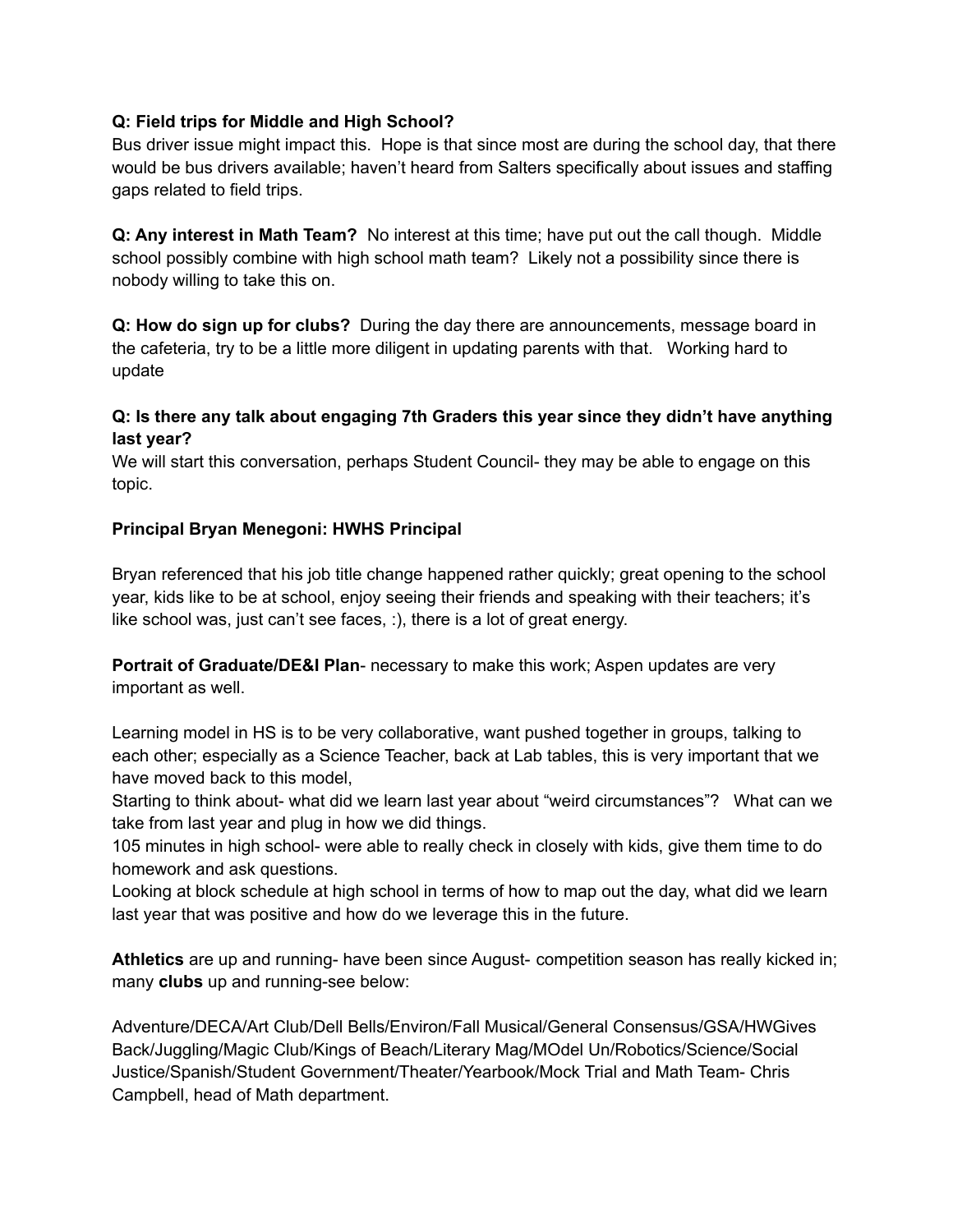#### **Student Leadership**-

Have elected the Student government officers; handle fundraising requests, in charge of spirit week, elections for each class.

Group of teachers instead of one individual; will need to get going to plan for Spirit Week, around Thanksgiving time, Cape Ann League Principals- others will be doing as well, Class Officers- collecting names of students who want to run for class office; need these students from freshman year to senior year. Senior Class officers are very busy, this work starts freshman year; encourage kids to sign up; need to see advisor by end of day 9/24/2021 to announce themselves, Speeches will take place on Wed, 10/6. Elections right after online. About three weeks behind where we want to be.

**PSAT** for sophomores and juniors- take place during school day. Allows to get information back otherwise they keep it

10/13/2021- Juniors/Sophomores sign up and will participate, generally done by lunch time.

**Picture Retake**s- will be on 10/20. Student IDs just came in; O'Connor has done something, just still waiting;

**Q- Concussion baseline testing?** Is this still going on? Craig Genualdo- not mandatory this year;

**Q- Search for Bryan's replacement?** Kirsten Lo**o**see- head of fine arts, stepped into this role, always extremely organized, great teacher because of how she worked with students. She is doing very well, and has stepped right in.

**Q- Homecoming dance this year?** This will be up to who is elected to student officers and student council. Activities during the week of Thanksgiving.

**Q: MCAS results-** school wide are on the DESE website- understanding is that individual student score reports and will be coming out in the next couple of weeks. Language literacy as well will be sent home with MCAS results.

Given everything that has gone on- the current senior class didn't have to pass to graduate high school, juniors and below

Current seniors did not take MCAS their sophomore year, therefore not able to compete for Adams Scholarship, because of this offering the opportunity to do so.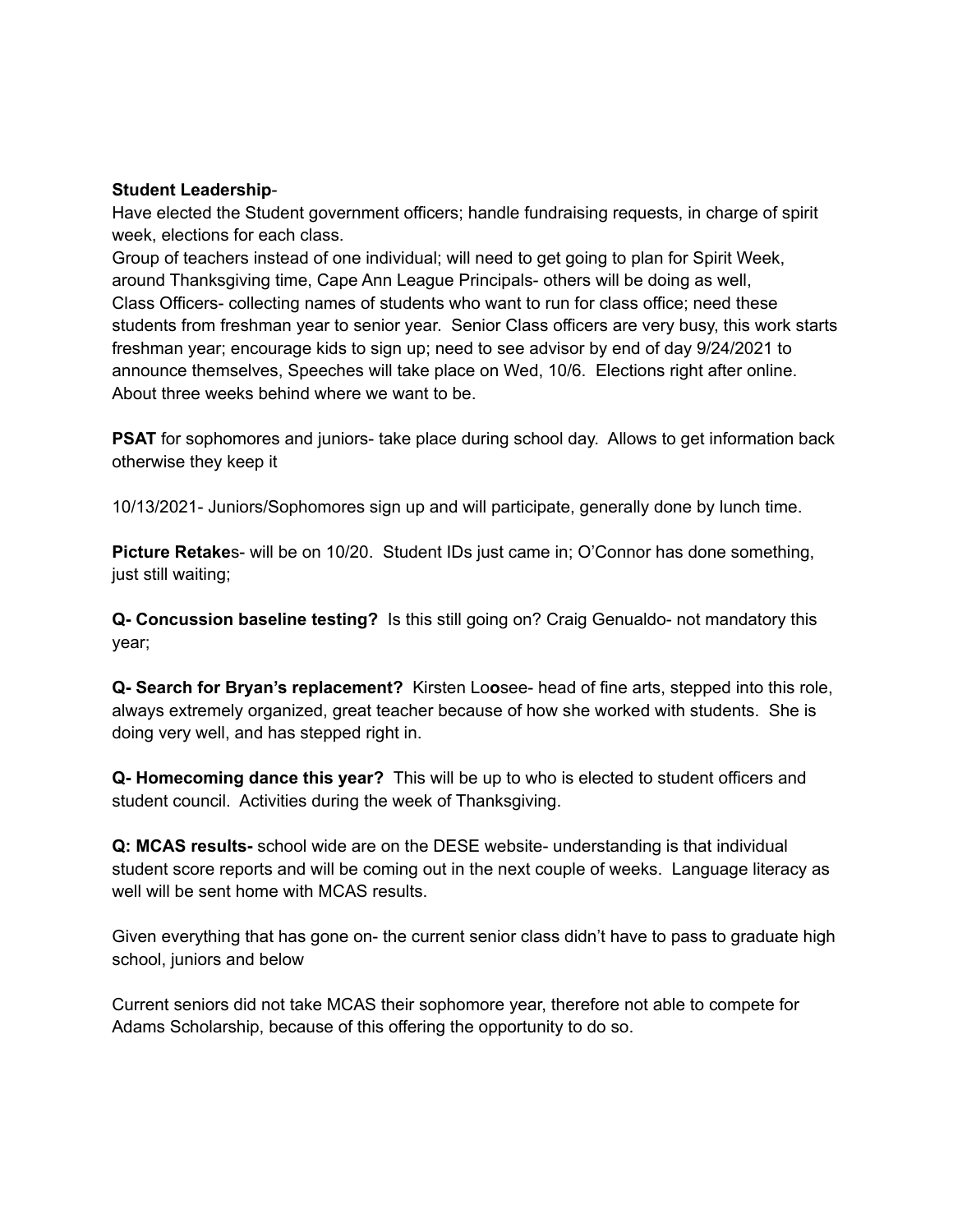# **Q: Is there any concerns with middle school transitioning to high school events/activities?**

Middle school kids are resilient- want the students to really drive this. High school presentations- see some of this to the middle school ; transition to high school is seamless; There seemed to be "more" at the high school.

Late Buses are available at 3:30- one for Hamilton and one for Wenham.

The meeting then transitioned to more general Friends updates and Tina shared a bit more on the overview of the year and what to expect.

# **Jennifer Caufield- Family and Community Engagement Liaison**

Jen Caufield spoke about her new role.

Took this position last year in the Spring of COVID- developed as it felt like the community had lost a connection to central office.

Most important- rebuilding connection to the community; in person meetings are most important, also working on a Portrait of a Graduate.

**Q: How is it going?** It's been a learning curve, the other side of the desk for 18 years, it's actually really good, everybody at Central is really excited about Eric moving into the Superintendent role. He will be here on 2 year interim basis.

**Q: What are you looking for from parents?** Bring on the good, bad and the ugly. There are a lot of processes and procedures to put into place. We need feedback from parents!

# **Fundraising- Innisbrook Wrapping Paper Sales Update- Nancy Waddell**

Nancy ran the gift wrapping process last year, Jen Caufield ran the year before; Most importantly looking for somebody to take over for next year, hopefully packets are here starting tomorrow; it would be great to have somebody designated to help me out with this starting tomorrow.

Packets go home hopefully Monday- nervous about supply chain issues due to COVID- hope to ship by Thanksgiving, because people want gift wrap by Christmas, if shooting for Thanksgiving, a little bit delayed, still have some time in there; if miss deadline; assume have chance to miss order.

Much easier than when Jenn did it, everything is online, kids can submit a written order, and also online, don't get stuff here at school, all gets mailed directly to homes, shipping may be an issue--6th do great, 7th not as great, 8th grade barely meet minimum; please let Nancy Waddell if interested in taking this on for next year.

Highest selling crew- Teacher receives a gift basket, Amy Simone created this; email to Martha Curran, sends out to everybody to remind, shares how much money is raised, work is done by end of October.

Middle School Fundraiser- want to get the high schoolers involved as well. Can send to high school parents via email. They definitely will buy.